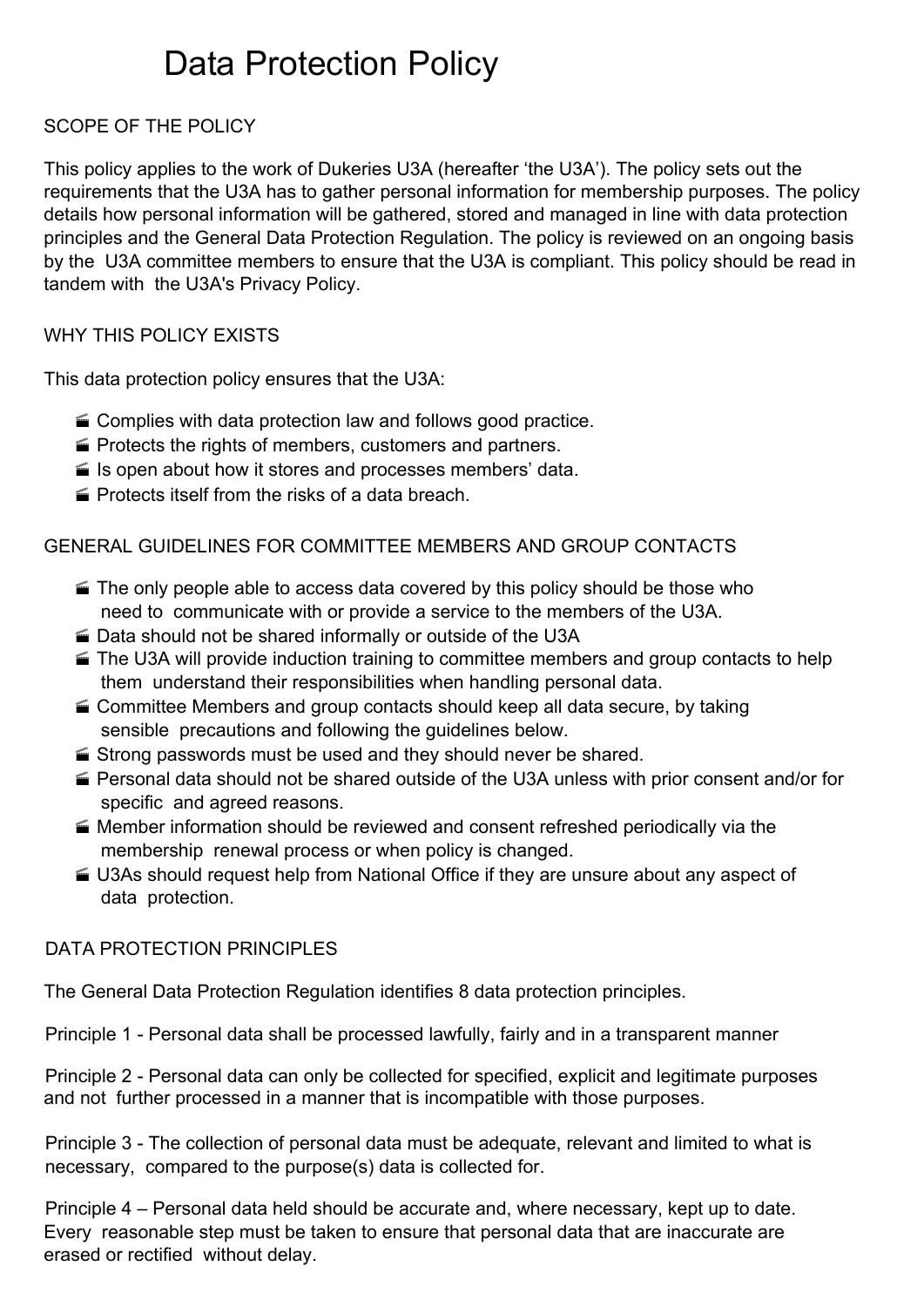Principle 5 – Personal data which is kept in a form which permits identification of individuals shall not be kept for longer than is necessary.

Principle 6 - Personal data must be processed in accordance with the individuals' rights.

Principle 7 - Personal data must be processed in a manner that ensures appropriate security of the personal data, including protection against unauthorised or unlawful processing and against accidental loss, destruction or damage, using appropriate technical or organisational measures.

Principle 8 - Personal data cannot be transferred to a country or territory outside the European Union unless that country or territory ensures an adequate level of protection for the rights and freedoms of individuals in relation to the processing of personal data.

## LAWFUL, FAIR AND TRANSPARENT DATA PROCESSING

The U3A requests personal information from potential members and members for the purpose of sending communications about their involvement with the U3A. The forms used to request personal information will contain a privacy statement informing potential members and members as to why the information is being requested and what the information will be used for. Members will be asked to provide consent for their data to be held and a record of this consent along with member information will be securely held. U3A members will be informed that they can, at any time, remove their consent and will be informed as to who to contact should they wish to do so. Once a U3A member requests not to receive certain communications this will be acted upon promptly and the member will be informed as to when the action has been taken.

# PROCESSED FOR SPECIFIED, EXPLICIT AND LEGITIMATE PURPOSES

Members will be informed as to how their information will be used and the Committee of the U3A will seek to ensure that member information is not used inappropriately. Appropriate use of information provided by members will include:

■ Communicating with members about the U3A's events and activities

Group contacts communicating with their group members about specific group activities.  $\blacksquare$ Adding members' details to the direct mailing information for the Third Age Trust magazine – Third Age Matters.

- Sending members information about Third Age Trust events and activities.
- Communicating with members about their membership and/or renewal of their membership.
- Communicating with members about specific issues that may have arisen during the course of their membership.

The U3A will ensure that group contacts are made aware of what would be considered appropriate and inappropriate communication. Inappropriate communication would include sending U3A members marketing and/or promotional materials from external service providers.

The U3A will ensure that members' information is managed in such a way as to not infringe an individual members rights which include:

- $\blacksquare$  The right to be informed.
- **■** The right of access.
- $\blacksquare$  The right to rectification.
- The right to erasure.
- **The right to restrict processing.**
- $\blacksquare$  The right to data portability.
- The right to object.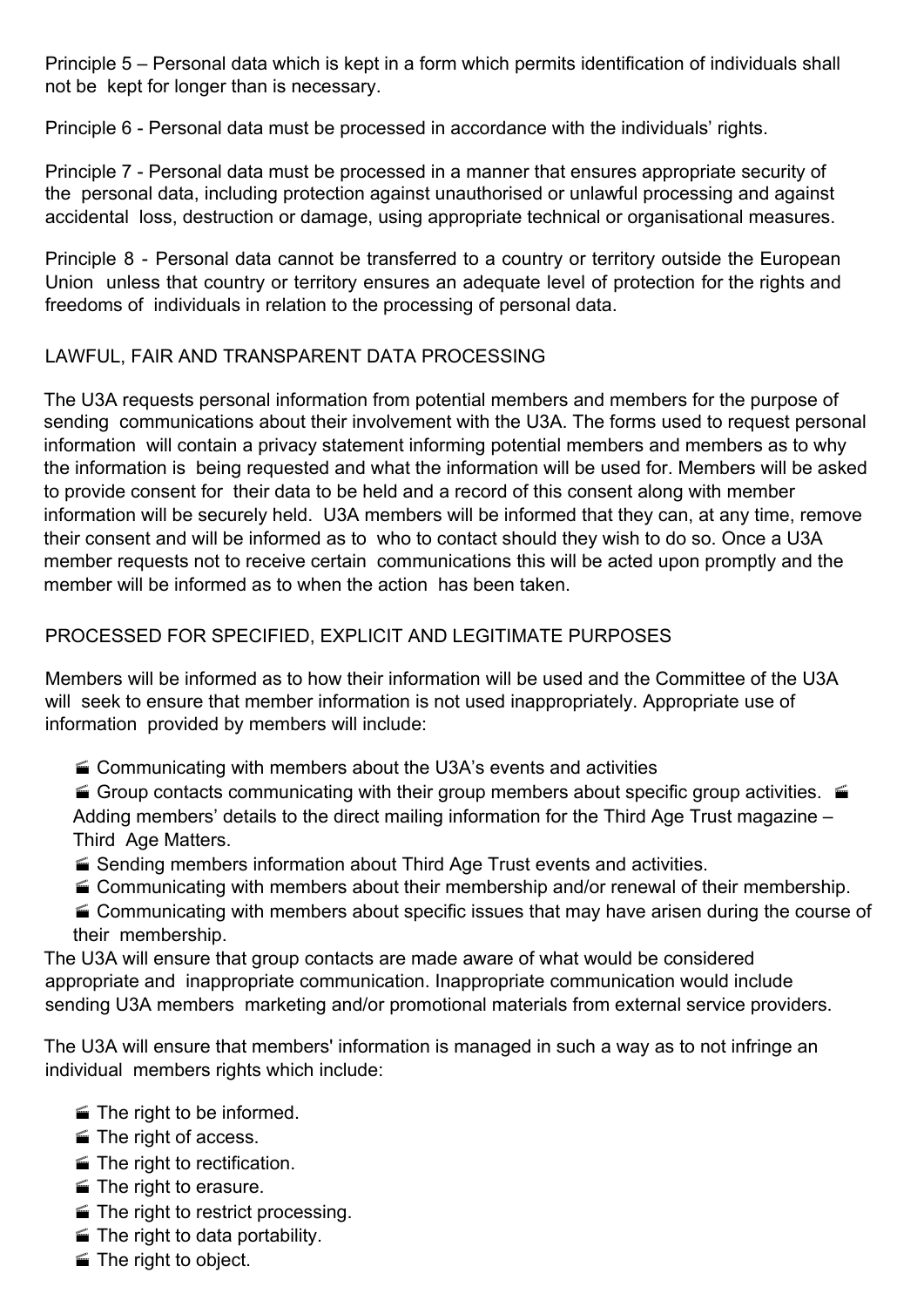#### ADEQUATE, RELEVANT AND LIMITED DATA PROCESSING

Members of the U3A will only be asked to provide information that is relevant for membership purposes. This will include:

- Name.
- Postal address.
- **Email address.**
- Felephone number.
- **Gift Aid entitlement.**

Where additional information may be required, such as health-related information, this will be obtained with the specific consent of the member who will be informed as to why this information is required and the purpose that it will be used for.

Where the U3A requires emergency contact information to be provided, the U3A will require the member to gain consent from the identified person. The consent will provide permission for the information to be held for the purpose of supporting and safeguarding the member in question. Were this information to be needed as a one off for a particular trip or event then the information will be deleted once that event or trip has taken place unless it was to be required – with agreement – for a longer purpose. The same would apply to carers who may attend either a one-off event or on an ongoing basis to support a U3A member with the agreement of the U3A.

There may be occasional instances where a members' data needs to be shared with a third party due to an accident or incident involving statutory authorities. Where it is in the best interests of the member or the U3A in these instances where the U3A has a substantiated concern then consent does not have to be sought from the member.

## ACCURACY OF DATA AND KEEPING DATA UP TO DATE

The U3A has a responsibility to ensure members' information is kept up to date. Members will be informed to let the membership secretary know if any of their personal information changes. In addition, on an annual basis the membership renewal forms will provide an opportunity for members to resubmit their personal information and reconfirm their consent for the U3A to communicate with them.

#### ACCOUNTABILITY AND GOVERNANCE

The U3A Committee are responsible for ensuring that the U3A remains compliant with data protection requirements and can evidence that it has. For this purpose, those from whom data is required will be asked to provide written consent. The evidence of this consent will then be securely held as evidence of compliance. The U3A Committee shall ensure that new members joining the Committee receive an induction into how data protection is managed within the U3A and the reasons for this. Committee Members shall also stay up to date with guidance and practice within the U3A movement and shall seek additional input from the Third Age Trust National Office should any uncertainties arise. The Committee will review data protection and who has access to information on a regular basis as well as reviewing what data is held.

#### SECURE PROCESSING

The committee members of the U3A have a responsibility to ensure that data is both securely held and processed. This will include: